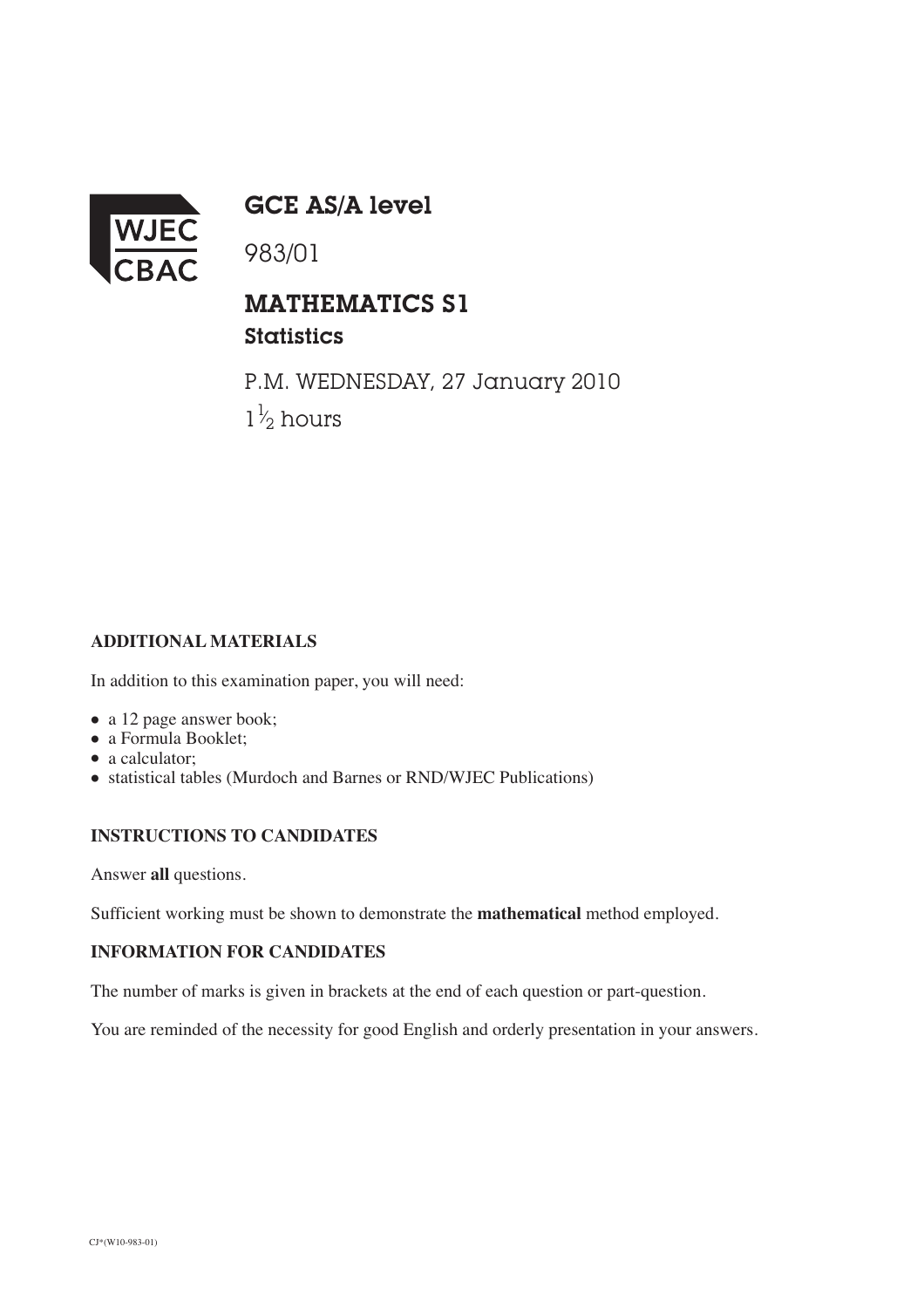**1.** A bag contains 10 sweets, of which 1 is red, 2 are blue, 3 are yellow and 4 are green. Sharon chooses 2 sweets at random from the bag, without replacement. Calculate the probability that

2

|  | $(a)$ both sweets are yellow, |  |
|--|-------------------------------|--|
|--|-------------------------------|--|

- *(b)* both sweets are of the same colour, [4]
- *(c)* neither of the sweets is green. [2]
- **2.** Events *A* and *B* are such that

$$
P(A) = 0.2
$$
,  $P(B) = 0.4$ ,  $P(A \cup B) = 0.52$ .

- *(a)* Show that *A* and *B* are independent. [5]
- *(b)* Calculate the probability of exactly one of the two events occurring. [2]
- *(c)* Given that exactly one of the two events occurs, calculate the probability that *A* occurs. [3]
- **3.** *(a)* The random variable *X* has the binomial distribution  $B(n, p)$ . Given that the mean and standard deviation of *X* are 10 and 3 respectively, find the values of *n* and *p*.  $[5]$ 
	- *(b)* The random variable *Y* has the binomial distribution B(380, 0·016). Use a Poisson approximation to find an approximate value for the probability that *Y* is less  $\text{than } 3.$  [4]
- **4.** The probability distribution of the discrete random variable *X* is given in the following table, where  $\lambda$  is a constant.

| $ P(X=x) $ | 0.1 | 0.2 | 0.3 | Λ | $0.4 - \lambda$ |
|------------|-----|-----|-----|---|-----------------|

- (a) Find the range of possible values of  $\lambda$ . [2]
- *(b)* Given that  $E(X) = 4.25$ ,
	- (i) find the value of  $\lambda$ ,
	- (ii) evaluate Var(*X*). [6]